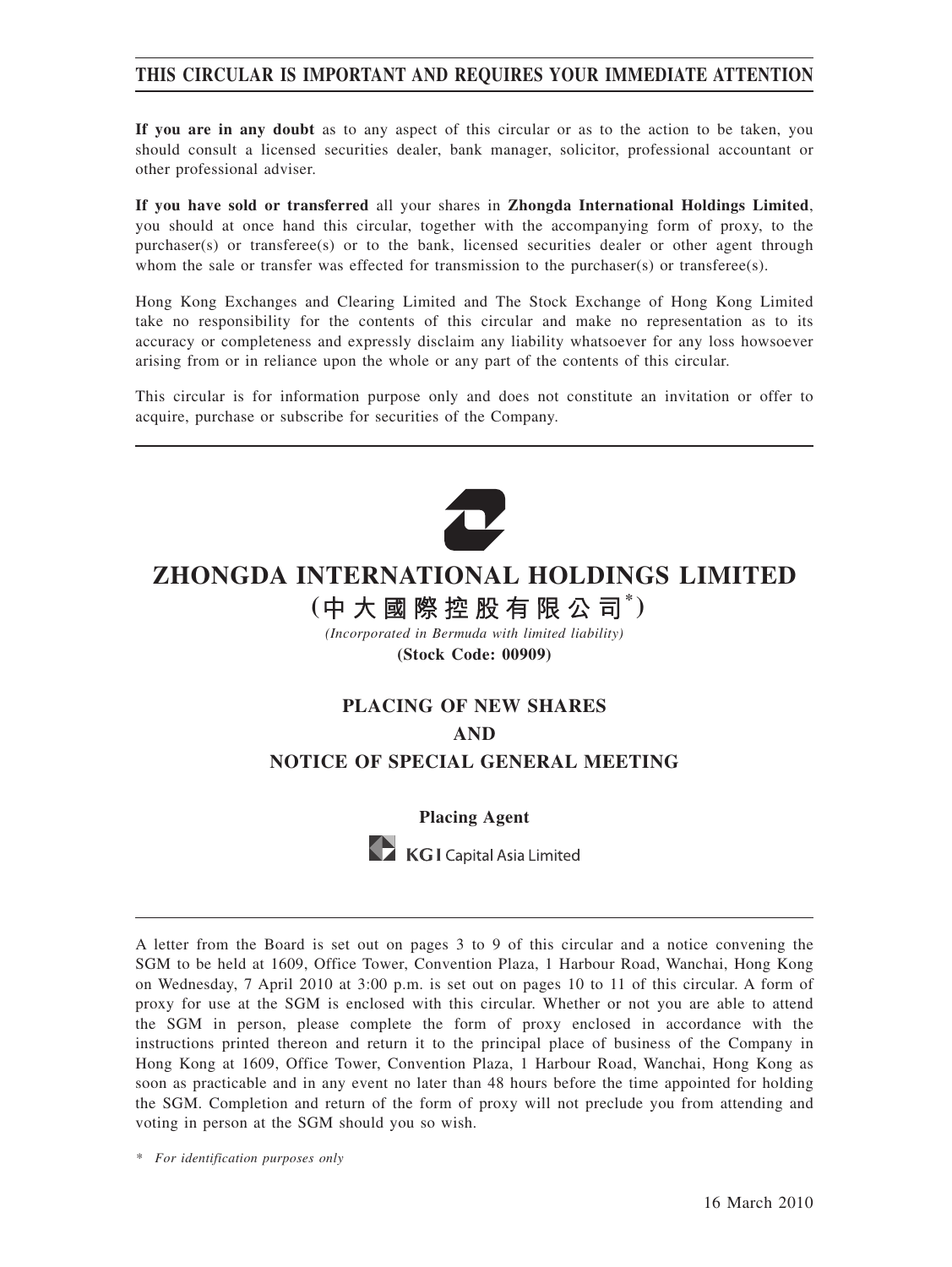# **CONTENTS**

## Page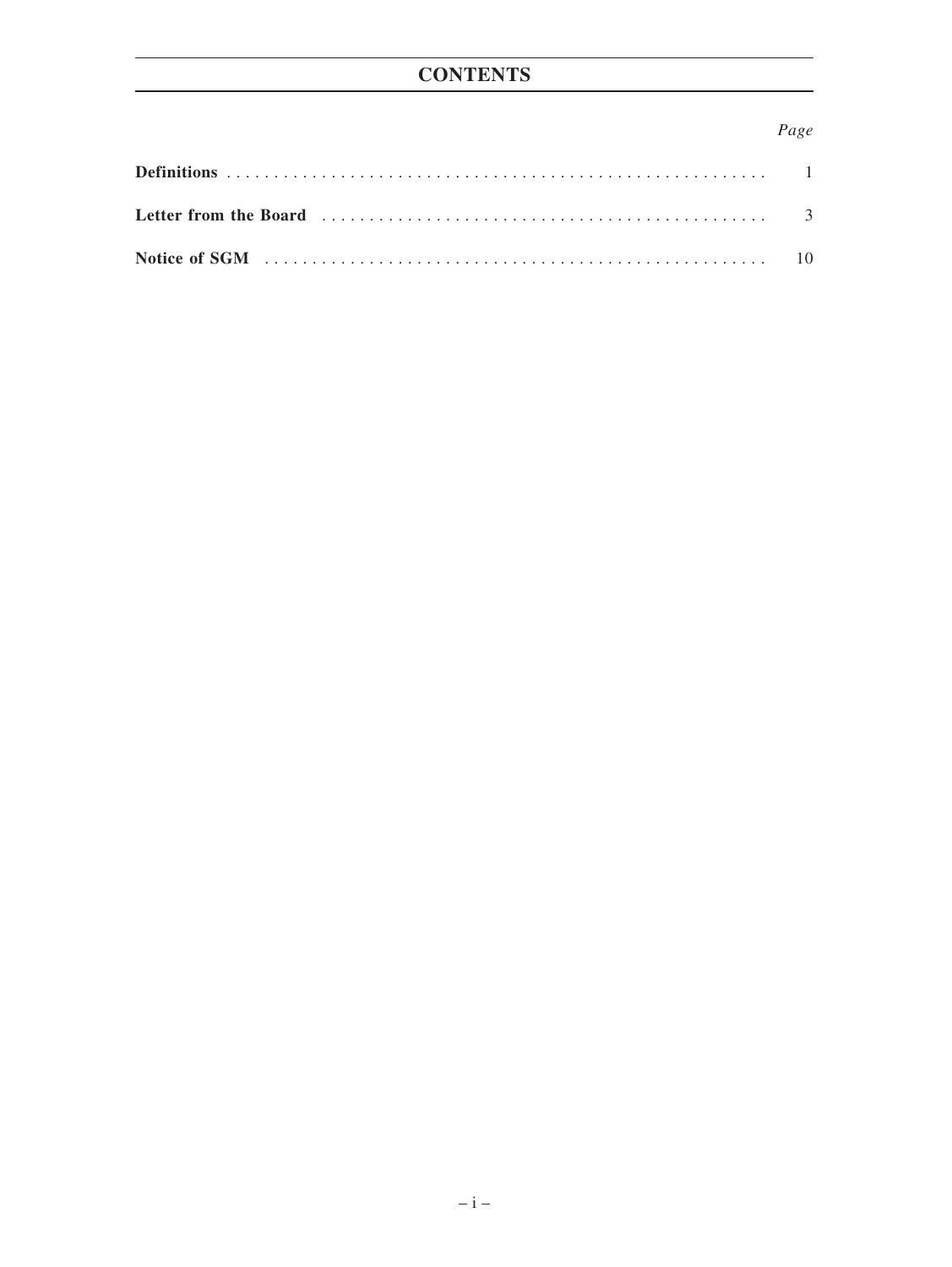| "associate(s)"                 | has the meaning ascribed thereto under the Listing<br>Rules                                                                                                                                                                                                                                                              |  |  |  |  |  |
|--------------------------------|--------------------------------------------------------------------------------------------------------------------------------------------------------------------------------------------------------------------------------------------------------------------------------------------------------------------------|--|--|--|--|--|
| "Board"                        | the board of the Directors                                                                                                                                                                                                                                                                                               |  |  |  |  |  |
| "Business Day"                 | a day (other than a Saturday) on which banks in Hong<br>Kong are open for general banking business                                                                                                                                                                                                                       |  |  |  |  |  |
| "Company"                      | Zhongda International Holdings Limited, a company<br>incorporated in Bermuda with limited liability, and the<br>Shares of which are listed on the Stock Exchange                                                                                                                                                         |  |  |  |  |  |
| "connected person(s)"          | has the meaning ascribed thereto under the Listing<br>Rules                                                                                                                                                                                                                                                              |  |  |  |  |  |
| "Directors"                    | the directors of the Company                                                                                                                                                                                                                                                                                             |  |  |  |  |  |
| "Group"                        | the Company and its subsidiaries                                                                                                                                                                                                                                                                                         |  |  |  |  |  |
| "HK\$"                         | Hong Kong dollar, the lawful currency of Hong Kong                                                                                                                                                                                                                                                                       |  |  |  |  |  |
| "Hong Kong"                    | the Hong Kong Special Administrative Region of the<br><b>PRC</b>                                                                                                                                                                                                                                                         |  |  |  |  |  |
| "Independent Third Party(ies)" | third party (ies) who is/are not connected person(s) of<br>the Company and is/are independent of and not<br>connected with the Company and its connected person                                                                                                                                                          |  |  |  |  |  |
| "Latest Practicable Date"      | 10 March 2010, being the latest practicable date prior<br>to the printing of this circular for the purpose of<br>ascertaining certain information contained herein                                                                                                                                                       |  |  |  |  |  |
| "Listing Rules"                | the Rules Governing the Listing of Securities on the<br><b>Stock Exchange</b>                                                                                                                                                                                                                                            |  |  |  |  |  |
| "Midway"                       | Midway International Holdings Limited, an investment<br>holding company incorporated in Hong Kong with<br>limited liability, being the sole Placee as at the date of<br>the Placing Agreement and the Latest Practicable Date,<br>procured by the Placing Agent to subscribe for the<br>Placing Shares under the Placing |  |  |  |  |  |
| " $Place(s)$ "                 | the place (s) to be procured by the Placing Agent to<br>subscribe for any of the Placing Shares pursuant to the<br>Placing Agreement                                                                                                                                                                                     |  |  |  |  |  |

*In this circular, unless the context otherwise requires, the following terms shall have the following meanings:*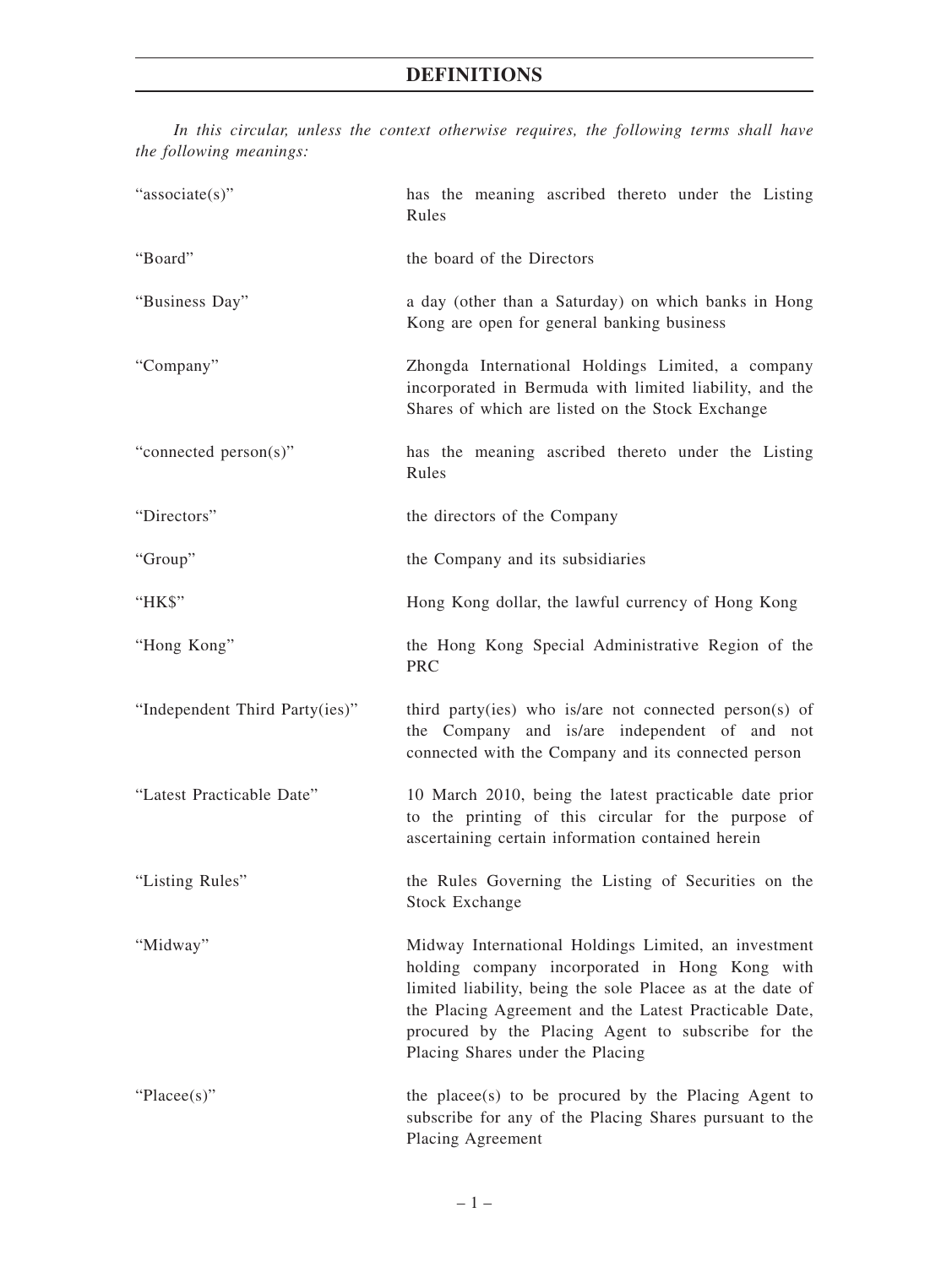# **DEFINITIONS**

| "Placing"                    | the placing of the Placing Shares by the Placing Agent<br>a best-effort basis pursuant to the Placing<br>on<br>Agreement                                                                                                                                                                                  |
|------------------------------|-----------------------------------------------------------------------------------------------------------------------------------------------------------------------------------------------------------------------------------------------------------------------------------------------------------|
| "Placing Agent"              | KGI Capital Asia Limited, a licensed corporation to<br>carry on business in Type 1 (dealing in securities),<br>Type 4 (advising on securities) and Type 6 (advising on<br>corporate finance) regulated activities under the<br>Securities and Futures Ordinance (Chapter 571 of the<br>Laws of Hong Kong) |
| "Placing Agreement"          | the placing agreement dated 4 March 2010 entered into<br>between the Company and the Placing Agent in relation<br>to the placing of the 18,450,000 new Shares by the<br>Placing Agent on a best-effort basis                                                                                              |
| "Placing Completion Date"    | the next Business Day immediately after the date upon<br>which the last of the Placing Conditions has been<br>fulfilled (or such other date as may be agreed between<br>the Company and the Placing Agent in writing)                                                                                     |
| "Placing Conditions"         | the conditions precedent to the Placing Agreement                                                                                                                                                                                                                                                         |
| "Placing Price"              | HK\$0.813 per Placing Share                                                                                                                                                                                                                                                                               |
| "Placing Share(s)"           | the 18,450,000 new Shares to be placed through the<br>Placing Agent on a best-effort basis under the Placing<br>Agreement                                                                                                                                                                                 |
| "PRC"                        | the People's Republic of China                                                                                                                                                                                                                                                                            |
| "SGM"                        | the special general meeting of the Company to be<br>convened and held to consider and, if thought fit, to<br>approve the Placing Agreement and the transactions<br>contemplated thereunder                                                                                                                |
| "Share $(s)$ "               | ordinary share(s) of HK\$0.10 each in the share capital<br>of the Company                                                                                                                                                                                                                                 |
| "Shareholder(s)"             | holder(s) of Shares                                                                                                                                                                                                                                                                                       |
| "Stock Exchange"             | The Stock Exchange of Hong Kong Limited                                                                                                                                                                                                                                                                   |
| "substantial shareholder(s)" | has the meaning ascribed to it under the Listing Rules                                                                                                                                                                                                                                                    |
| $``\%"$                      | per cent.                                                                                                                                                                                                                                                                                                 |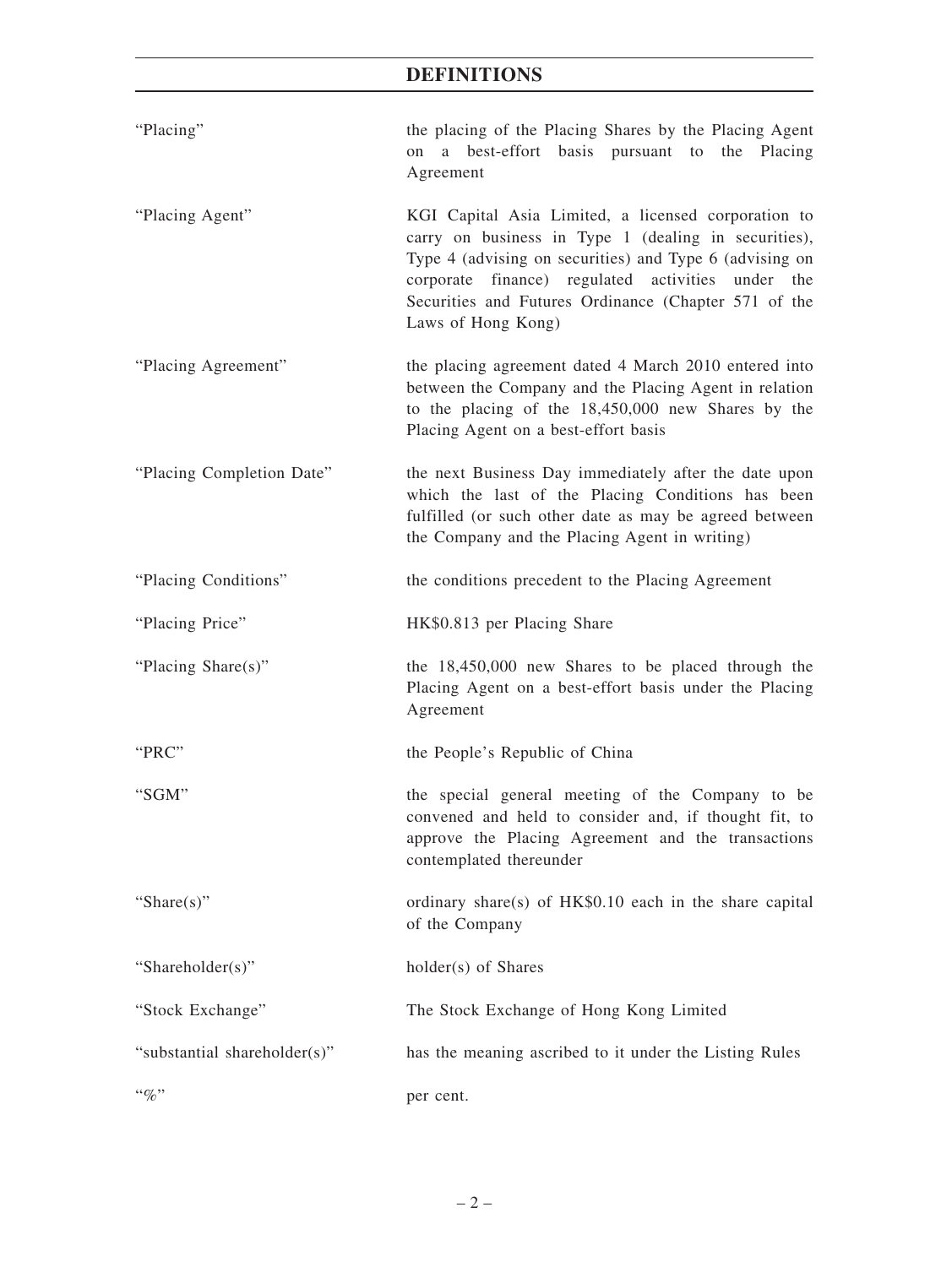

# **ZHONGDA INTERNATIONAL HOLDINGS LIMITED**

(中大國際控股有限公司<sup>\*</sup>)

*(Incorporated in Bermuda with limited liability)* **(Stock Code: 00909)**

*Executive Directors:* Mr. Xu Lian Guo *(Chairman)* Mr. Xu Lian Kuan *(Vice-chairman and Chief Executive Officer)* Mr. Zhang Yuqing *(Vice-chairman)* Mr. Kwok Ming Fai

*Independent non-executive Directors:* Mr. Gu Yao Tian Mr. Sun Ka Ziang Henry Mr. Li Xinzhong

*Registered office:* Clarendon House 2 Church Street Hamilton HM 11 Bermuda

*Principal place of business in Hong Kong:* 1609, Office Tower Convention Plaza 1 Harbour Road Wanchai Hong Kong

16 March 2010

*To the Shareholders*

Dear Sir or Madam,

# **PLACING OF NEW SHARES AND NOTICE OF SPECIAL GENERAL MEETING**

#### **1. INTRODUCTION**

After trading hours on 4 March 2010, the Board announced that the Company and the Placing Agent entered into the Placing Agreement, pursuant to which the Placing Agent has conditionally agreed to act as agent for the Company to place, on a best-effort basis, up to a total of 18,450,000 new Shares, at the Placing Price.

The Placing Agreement is subject to certain conditions, in particular, approval from **Shareholders** 

The purposes of this circular is to provide you with (i) details of the Placing Agreement, together with the transactions contemplated thereunder; and (ii) a notice convening the SGM and other information in accordance with the requirements of the Listing Rules.

*\* For identification purposes only*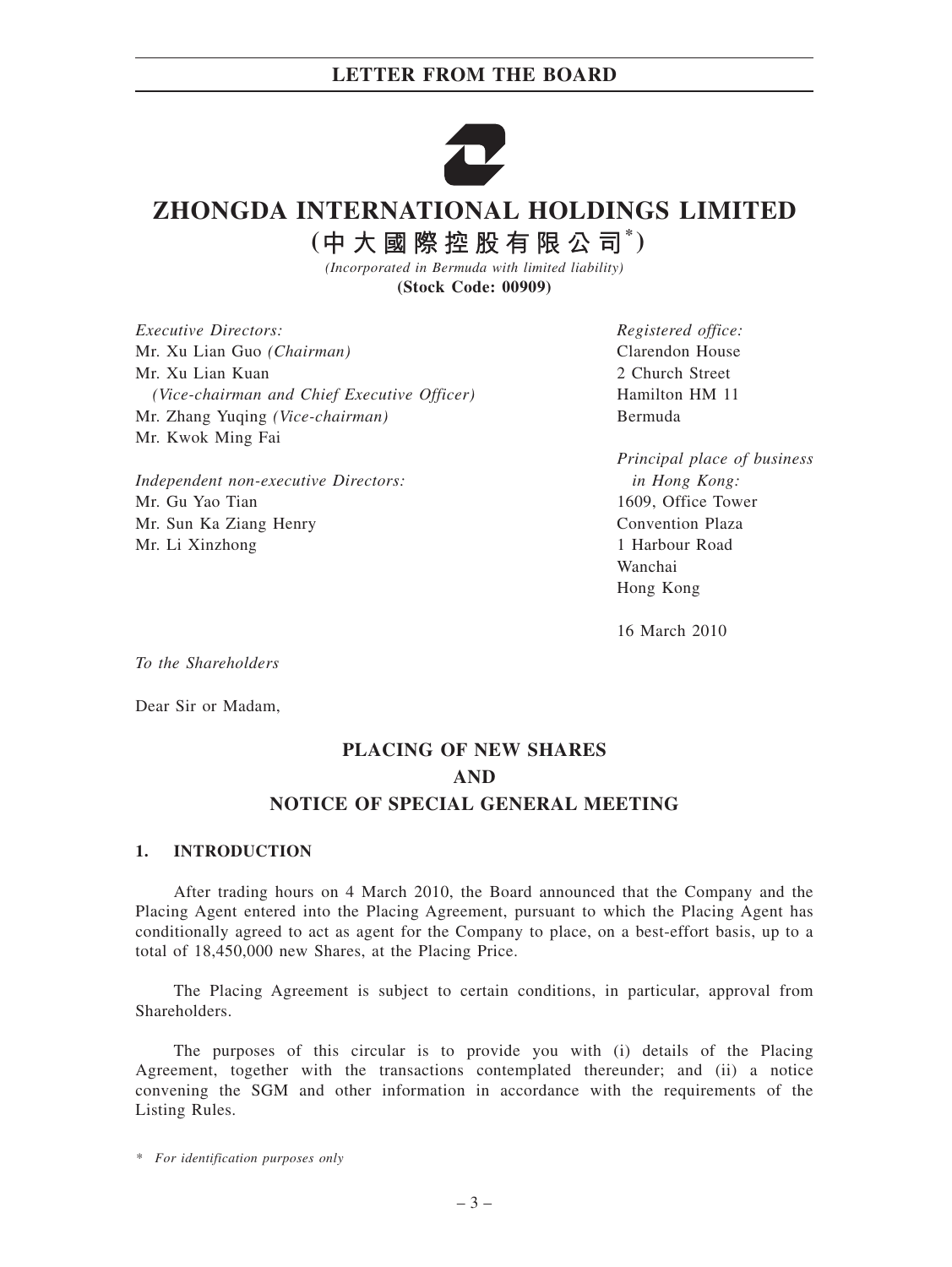#### **2. THE PLACING AGREEMENT**

The Company entered into the Placing Agreement with the Placing Agent. Particulars of the Placing Agreement are set out as follows.

**Date** 4 March 2010 (after trading hours)

| <i>vate</i>          | 4 March 2010 (after trading nours)                                                                                                                                                                                                                                                                                                                                                       |
|----------------------|------------------------------------------------------------------------------------------------------------------------------------------------------------------------------------------------------------------------------------------------------------------------------------------------------------------------------------------------------------------------------------------|
| <b>Issuer</b>        | the Company                                                                                                                                                                                                                                                                                                                                                                              |
| <b>Placing Agent</b> | KGI Capital Asia Limited                                                                                                                                                                                                                                                                                                                                                                 |
|                      | The Placing Agent has conditionally agreed, on a best-effort<br>basis and as agent for the Company, to procure the Placee(s) to<br>subscribe for the Placing Shares, amounting to 18,450,000 new<br>Shares under the Placing Agreement, at the Placing Price. The<br>Placing Agent will receive a placing commission of 0.4% on<br>the gross proceeds of the Placing Shares. The placing |

the gross proceeds of the Placing Shares. The placing commission rate was arrived at after arm's length negotiations between the Company and the Placing Agent under normal commercial terms and with reference to the prevailing market rate. To the best of the information, knowledge and belief of the Directors and having made all reasonable enquiries, the Placing Agent and its ultimate beneficial owners are Independent Third Parties.

#### **Placee(s)**

Pursuant to the Placing Agreement, the Placing Agent has conditionally agreed with the Company to place the Placing Shares, on a best-effort basis, to any individuals, corporate, institutional investors or other investors procured by or on behalf of the Placing Agent to subscribe for any of the Placing Shares. As at the date of the Placing Agreement and the Latest Practicable Date, the sole Placee identified by the Placing Agent was Midway, which has agreed to subscribe for the entire number of Placing Shares. The Company will make further announcement if there are any changes to the identity of the Placee(s) prior to or on the Placing Completion Date, if necessary.

The Placing Shares will be placed by the Placing Agent to the Placee(s), who and whose ultimate beneficial owners are Independent Third Parties. Upon completion of the Placing, the Placee(s) will not become substantial shareholder(s) of the Company.

#### **Number of Placing Shares**

The 18,450,000 new Shares in total will be placed by the Placing Agent, on a best-effort basis, to the Placee(s), representing (i) approximately 1.78% of the issued share capital of the Company as at the Latest Practicable Date; and (ii) approximately 1.75% of the issued share capital of the Company as enlarged by the issue of the Placing Shares respectively.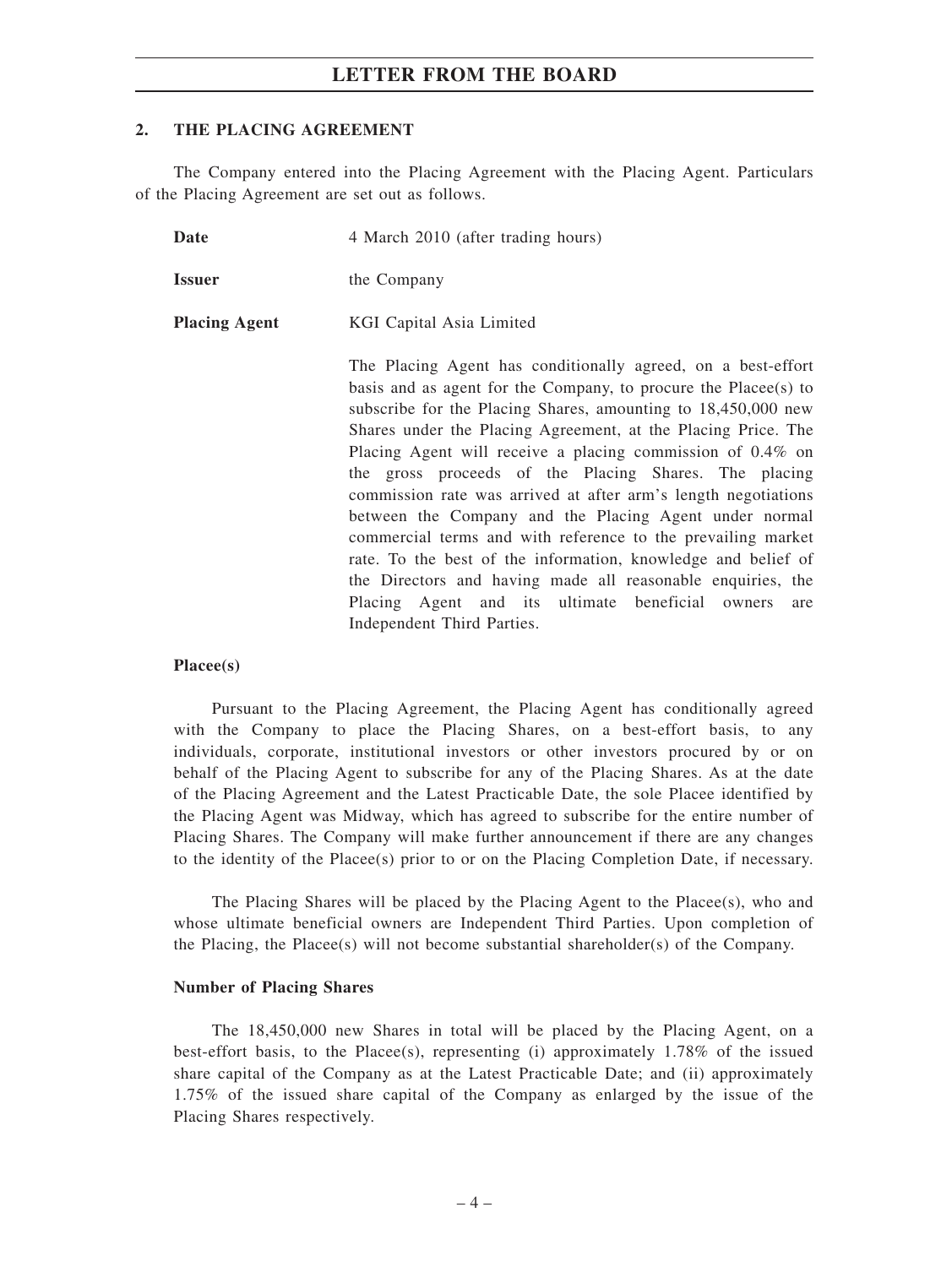#### **Ranking of the Placing Shares**

The Placing Shares, when allotted and issued, shall be free and clear from all encumbrances and with all rights attaching thereto as at the Placing Completion Date, including the right to receive all dividends and other distributions which may be declared, made or paid where the relevant record date shall fall on or after the Placing Completion Date.

#### **Placing Price**

The Placing Price of HK\$0.813 per Placing Share represents:

- (i) a premium of approximately 4.23% to the closing price of HK\$0.780 per Share as quoted on the Stock Exchange on 4 March 2010, being the date of the Placing Agreement;
- (ii) a premium of approximately 3.17% to the average closing price of approximately HK\$0.788 per Share as quoted on the Stock Exchange from 26 February 2010 to 4 March 2010, being the last five trading days up to and including the date of the Placing Agreement; and
- (iii) a premium of approximately 3.83% to the average closing price of approximately HK\$0.783 per Share as quoted on the Stock Exchange from 19 February 2010 to 4 March 2010, being the last 10 trading days up to and including the date of the Placing Agreement; and
- (iv) a discount of approximately 3.21% to the closing price of HK\$0.840 per Share as quoted on the Stock Exchange as at the Latest Practicable Date.

The aggregate nominal value of the Placing Shares will amount to HK\$1,845,000. The net Placing Price per Placing Share is approximately HK\$0.802.

The Placing Price was determined after arm's length negotiations between the Company and the Placing Agent. The Directors consider that the terms of the Placing Agreement, including the Placing Price and the placing commission payable to the Placing Agent, are on normal commercial terms and are fair and reasonable based on the current market conditions and in the interests of the Company and the Shareholders as a whole.

#### **The Placing Conditions**

Completion of the Placing Agreement is conditional on the Placing Conditions as follows:

(a) the passing by the Shareholders of a resolution to approve the Placing Agreement and the transactions contemplated thereunder at the SGM;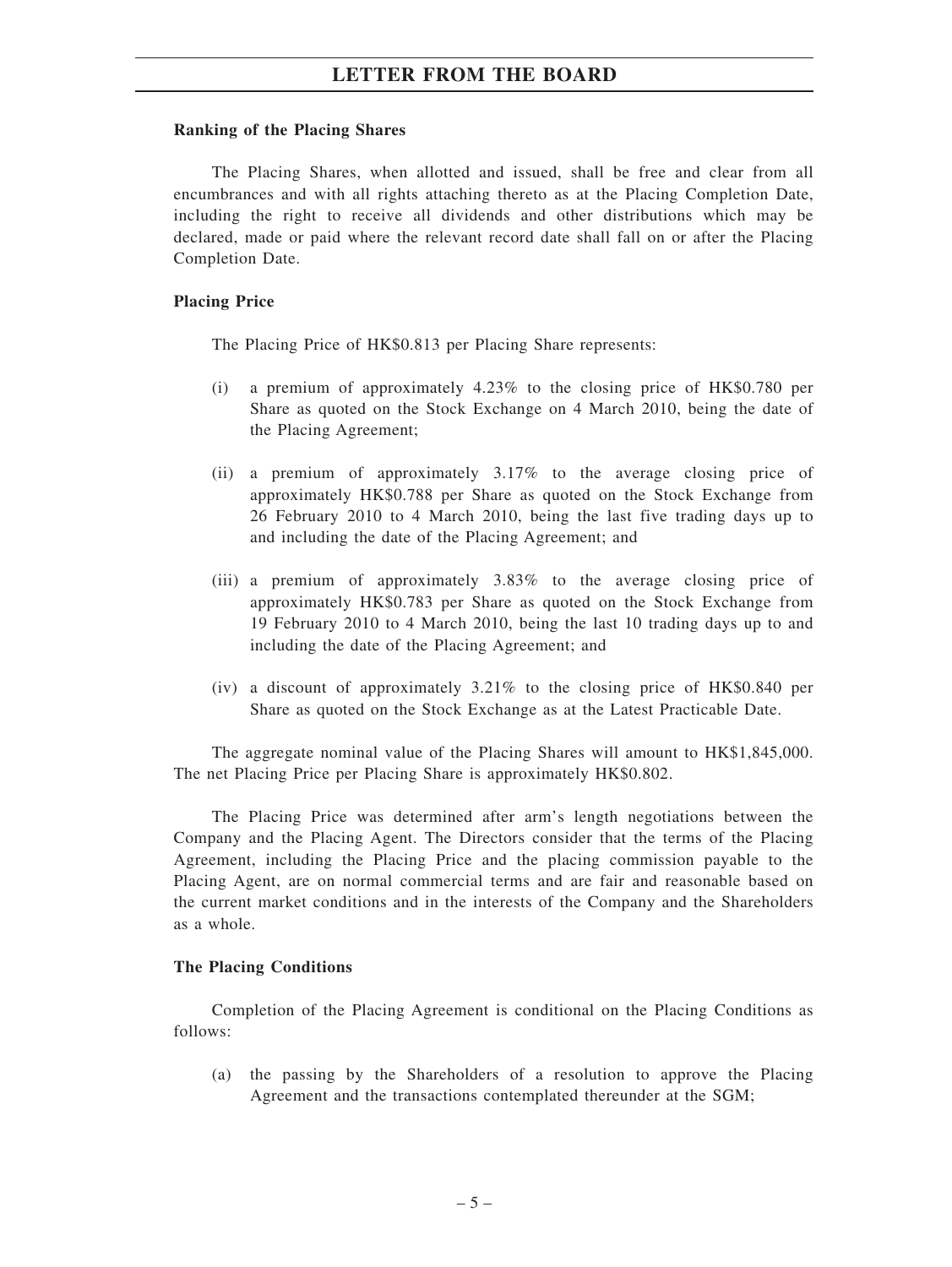- (b) the Listing Committee of the Stock Exchange granting to the Company the listing of, and permission to deal in, the Placing Shares; and
- (c) the obtaining by the Company of all other necessary consents, approvals, authorizations and/or waiver to effect the execution, completion and performance of the obligations and other terms of the Placing Agreement (including but not limited to the allotment and issue of the Placing Shares), if applicable.

None of the Placing Conditions can be waived. If (i) the Placing Agent shall not have given its notification to the Company in relation to, among other things, the number of Placing Shares required to be issued by the Company under the Placing by 5 April 2010, (ii) the Placing Conditions are not fulfilled in full on or before 12 April 2010 (or such later date as may be agreed between the Placing Agent and the Company in writing), the Placing Agreement shall be terminated and none of the parties thereto shall have any claim against any other in respect of the Placing.

The Company will make an application to the Listing Committee of the Stock Exchange for the listing of, and permission to deal in, the Placing Shares.

#### **Completion of the Placing**

Completion of the Placing shall take place on the Placing Completion Date (or such other date to be agreed in writing amongst the Company and the Placing Agent). Upon completion of the Placing, the Placing Shares shall be allotted and issued by the Company to the Placee(s) at the Placing Price.

#### **3. CHANGES IN THE SHAREHOLDING STRUCTURE OF THE COMPANY**

The shareholding structure of the Company (i) as at Latest Practicable Date; and (ii) immediately upon completion of the Placing, is as follows:

|                                                         | As at the Latest<br><b>Practicable Date</b> |        | <b>Immediately</b> upon<br>completion of the<br><b>Placing</b> |               |
|---------------------------------------------------------|---------------------------------------------|--------|----------------------------------------------------------------|---------------|
|                                                         | No. of Shares                               | %      | No. of Shares                                                  | $\%$          |
| Zhong Da (BVI) Limited (Note 1)<br>Placee(s) $(Note 2)$ | 294,004,000                                 | 28.44  | 294,004,000<br>18,450,000                                      | 27.94<br>1.75 |
| Other Public                                            | 739,869,719                                 | 71.56  | 739,869,719                                                    | 70.31         |
| <b>TOTAL</b>                                            | 1,033,873,719                               | 100.00 | 1,052,323,719                                                  | 100.00        |

*Notes:*

1. Zhong Da (BVI) Limited is beneficially owned as to 57.22% by Mr. Xu Lian Guo and as to 42.78% by Mr. Xu Lian Kuan respectively.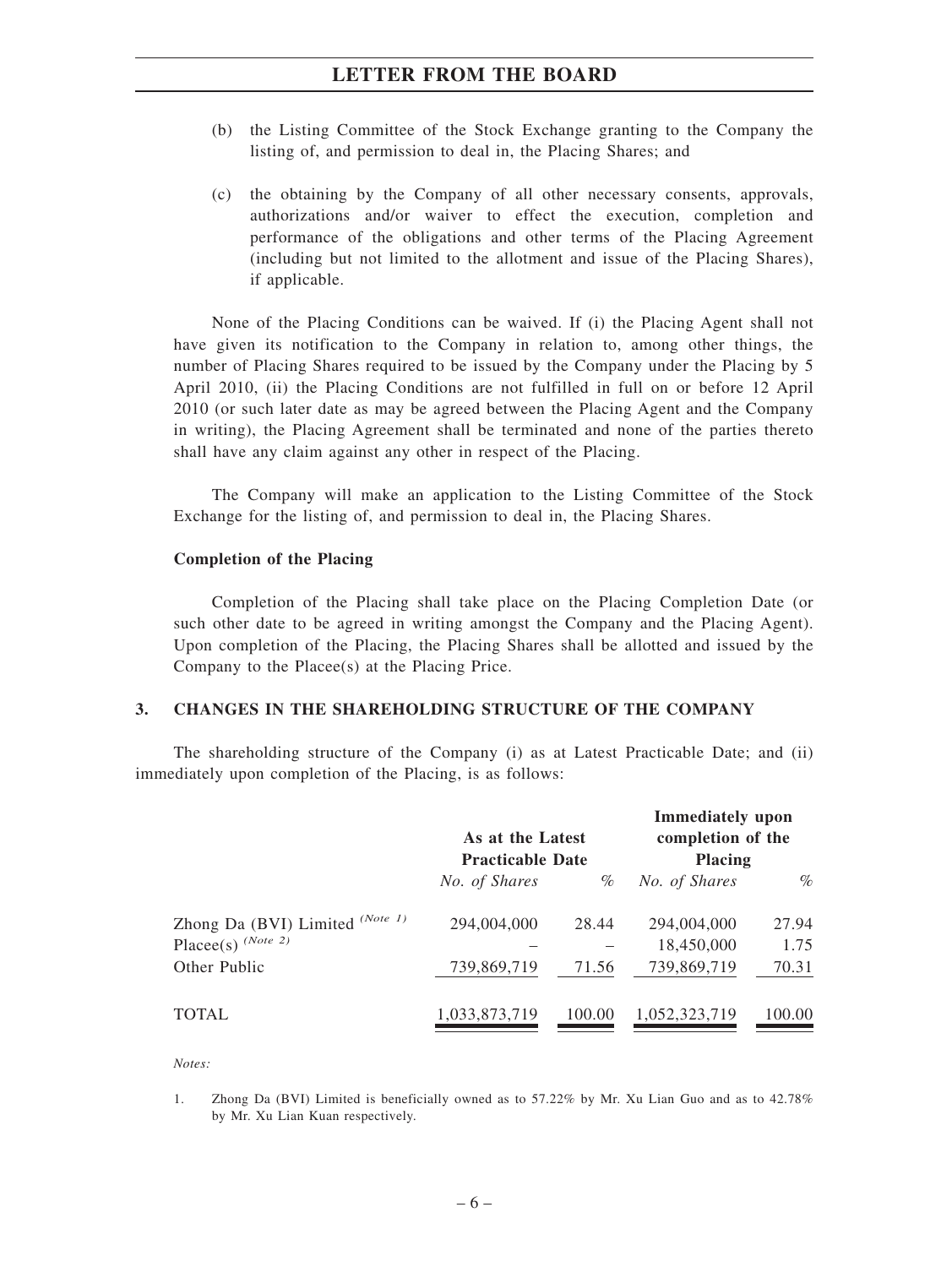2. The Placing Shares will be placed by the Placing Agent to the Placee(s), who and whose ultimate beneficial owners are Independent Third Parties. Upon completion of the Placing, the Placee(s) will not become substantial shareholder(s) of the Company. Accordingly, the shareholding held by the Placee(s) is regarded as held by the public.

#### **4. REASONS FOR THE PLACING AND USE OF PROCEEDS**

The Company is an investment holding company. The principal activities of the Company's subsidiaries are the development, manufacture and sales of automobile equipment and buses and trading of commercial vehicles and automobile spare parts. In view of the current capital market conditions, the Directors consider that the Placing represents a good opportunity for the Company to raise funds. It will also increase the capital base of the Company and broaden its shareholder base.

The gross proceeds of the Placing to be received by the Company from the Placing will amount to approximately HK\$15 million. The Company intends to use the estimated net proceeds of approximately HK\$14.8 million from the Placing for various proposed investment opportunities in South Africa relating to public transport and as working capital of the Group.

The Directors consider that the terms of the Placing, which have been negotiated on an arm's length basis in accordance with normal commercial terms, are fair and reasonable and in the interests of the Company and the Shareholders as a whole.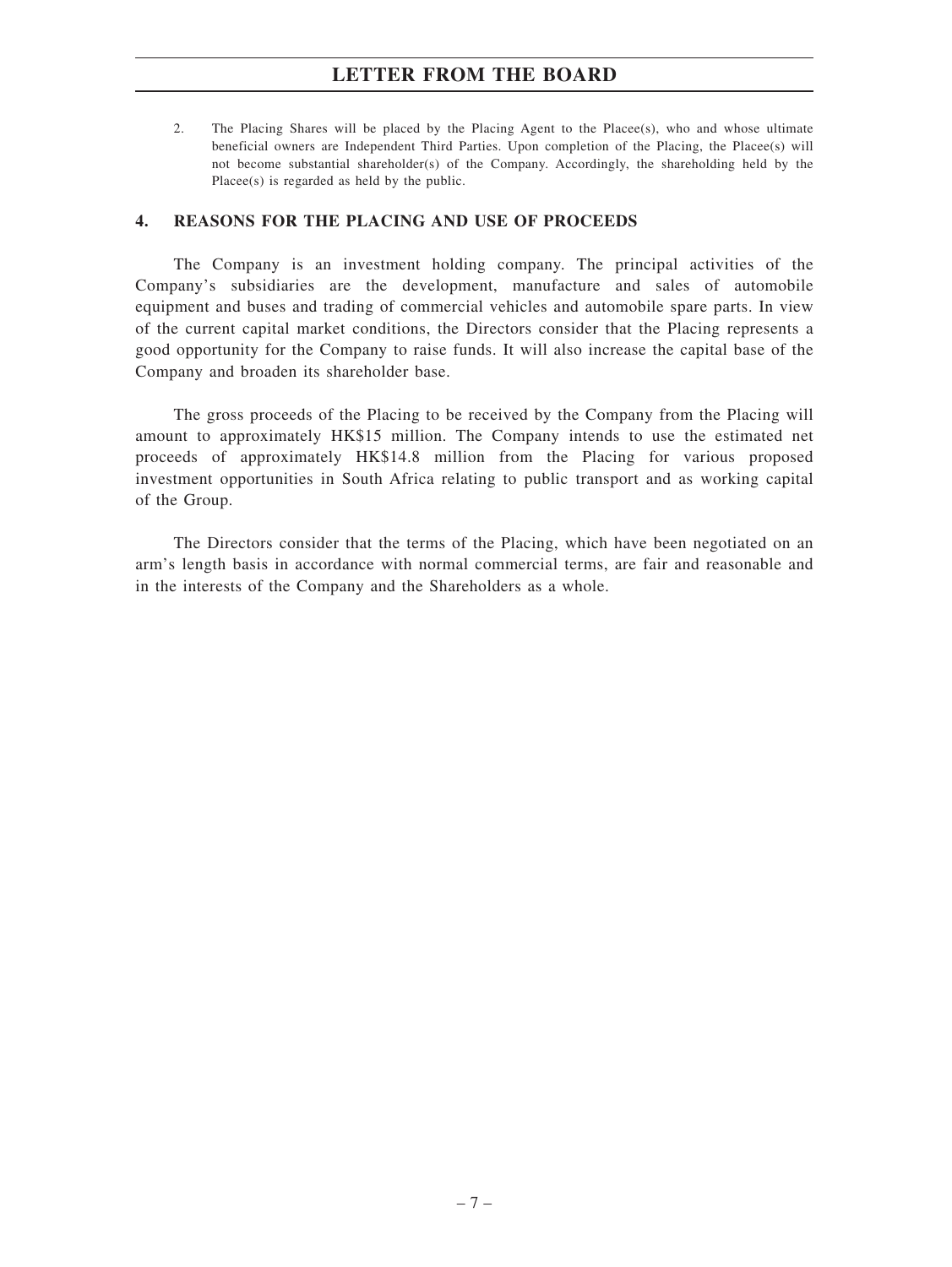### **5. FUND-RAISING ACTIVITIES IN THE PAST TWELVE MONTHS**

Save as disclosed below, the Company had not conducted any fund-raising activities in the past twelve months immediately prior to the Latest Practicable Date.

| Date of<br>announcement | Capital raising<br>activity                                                                                                                                                    | Net proceeds<br>raised<br>$(HK\$ | Intended use of<br>proceeds                                                                                                                                      | Actual use of proceeds                                                                                                                                                                                                                                                                                                                                                                                                                                                                                                                                        |
|-------------------------|--------------------------------------------------------------------------------------------------------------------------------------------------------------------------------|----------------------------------|------------------------------------------------------------------------------------------------------------------------------------------------------------------|---------------------------------------------------------------------------------------------------------------------------------------------------------------------------------------------------------------------------------------------------------------------------------------------------------------------------------------------------------------------------------------------------------------------------------------------------------------------------------------------------------------------------------------------------------------|
| 21 May 2009             | Open offer of<br>319,887,744 Shares<br>at the subscription<br>price of HK\$0.28<br>per Share offered<br>on the basis of<br>three offer shares<br>for every five<br>Shares held | Approximately<br>85.1 million    | For the development<br>of alternative<br>energy vehicles and<br>as general working<br>capital of the<br>Group                                                    | HK\$59 million was<br>utilised for the general<br>working capital<br>requirement of the<br>Group and HK\$24.2<br>million was utilised for<br>redemption of the<br>convertible bonds of<br>the Company in the<br>principal amount of<br>HK\$21 million in<br>accordance with the<br>terms of the<br>convertible bonds. The<br>remaining HK\$1.9<br>million has been<br>deposited at the bank<br>accounts of the Group<br>which will be utilized<br>for the development of<br>alternative energy<br>vehicles and as general<br>working capital of the<br>Group. |
| 12 November<br>2009     | Top-up placing of<br>105,000,000 Shares<br>at $HK$0.713$ per<br>Share                                                                                                          | 71.5 million                     | To be used for<br>various investment<br>opportunities in<br>South Africa<br>relating to public<br>transport and as<br>general working<br>capital of the<br>Group | HK\$21 million was<br>utilised for the general<br>working capital<br>requirements of the<br>Group. The remaining<br>HK\$50.5 million has<br>been deposited at the<br>bank accounts of the<br>Group which will be<br>utilised for the<br>development of<br>alternative energy<br>vehicles and the<br>various investment<br>opportunities in South<br>Africa relating to<br>public transport and as<br>general working<br>capital of the Group.                                                                                                                 |
|                         | Total                                                                                                                                                                          | 156.6 million                    |                                                                                                                                                                  |                                                                                                                                                                                                                                                                                                                                                                                                                                                                                                                                                               |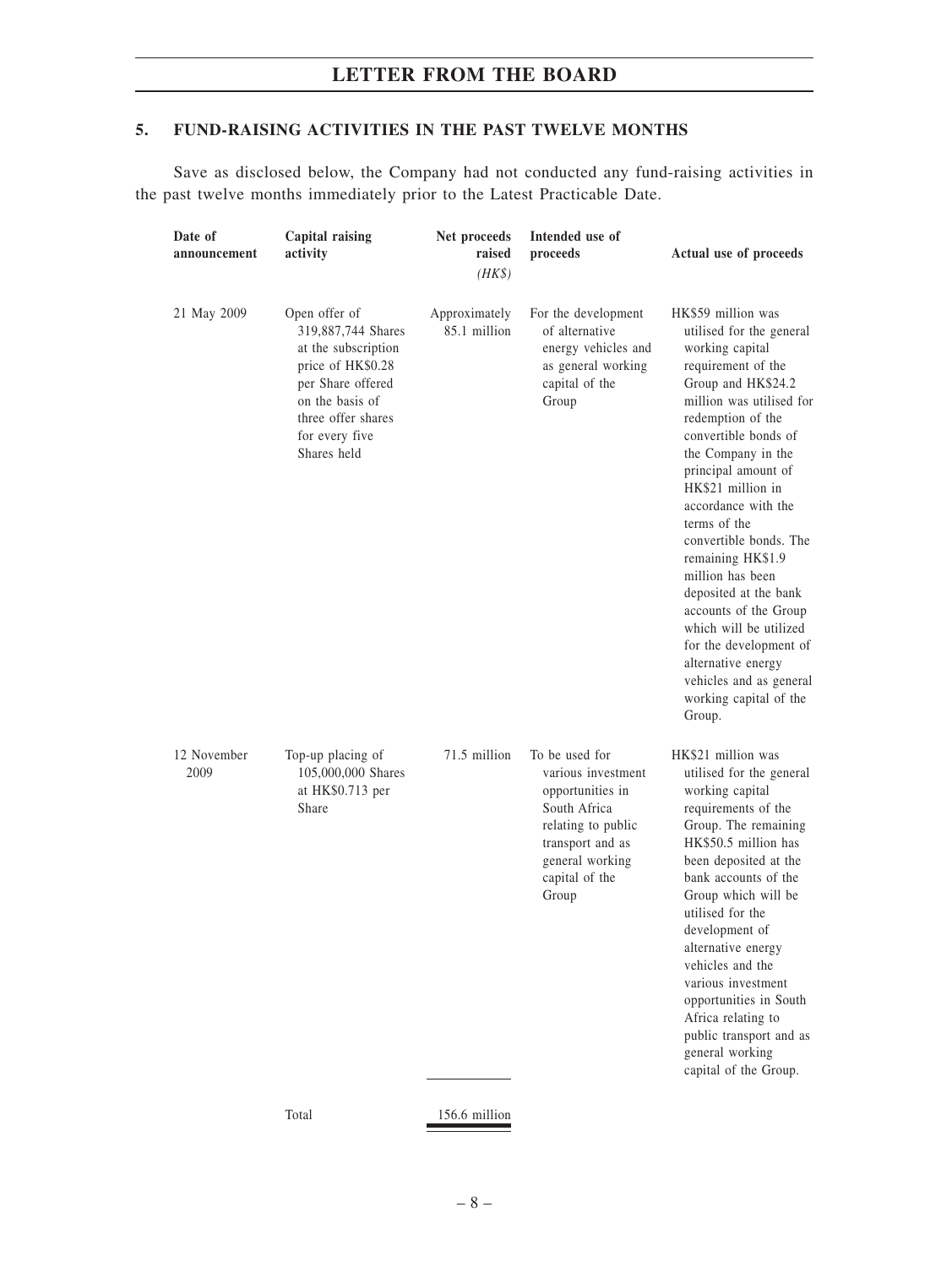### **6. SPECIAL GENERAL MEETING**

A notice convening the SGM to be held at 1609, Office Tower, Convention Plaza, 1 Harbour Road, Wanchai, Hong Kong, on Wednesday, 7 April 2010 at 3:00 p.m. is set out on pages 10 to 11 of this circular to approve the Placing Agreement, together with the transactions contemplated thereunder, including the issue and allotment of the Placing Shares upon completion of the Placing. No Shareholders are required to abstain from voting at the SGM.

Voting in the SGM will be taken by poll in accordance with the Listing Rules.

A form of proxy for use at the SGM is enclosed with this circular. Whether or not you intend to attend and vote at the SGM in person, you are requested to complete the enclosed form of proxy in accordance with the instructions printed thereon and return it to the principal place of business of the Company in Hong Kong at 1609, Office Tower, Convention Plaza, 1 Harbour Road, Wanchai, Hong Kong as soon as practicable and in any event no later than 48 hours before the time appointed for holding of the SGM. Completion of the form of proxy will not preclude you from attending and voting in person at the SGM in person should you so wish.

#### **7. RECOMMENDATION**

The Board considers that the Placing and the terms and conditions of the Placing Agreement are fair and reasonable so far as the Shareholders are concerned, and the Placing is in the interests of the Company and the Shareholders as a whole. Accordingly, the Board recommends the Shareholders to vote in favour of the ordinary resolution to be proposed at the SGM to approve the Placing Agreement and the transactions contemplated thereunder.

> Yours faithfully, By order of the Board of **ZHONGDA INTERNATIONAL HOLDINGS LIMITED Xu Lian Guo** *Chairman*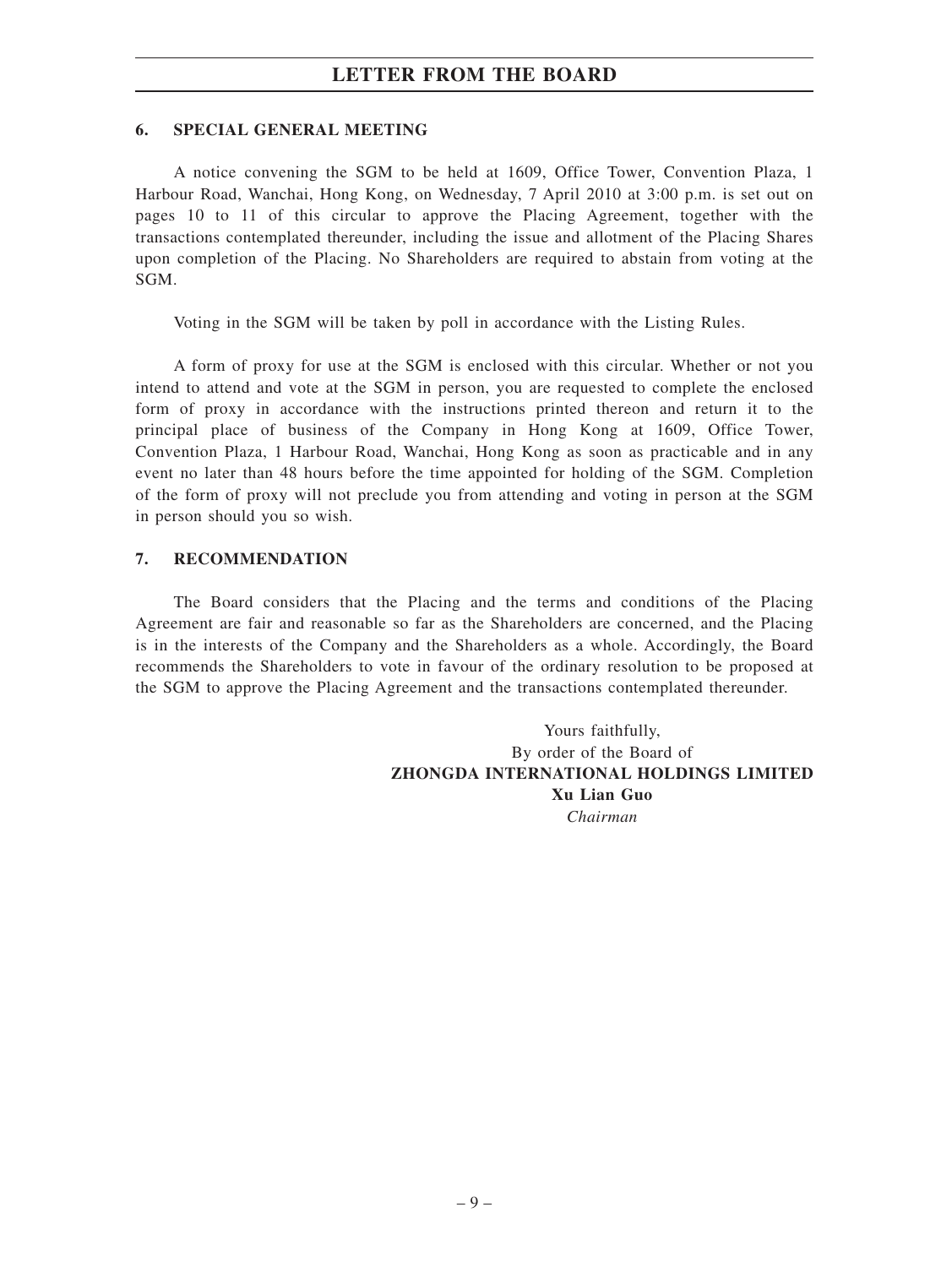## **NOTICE OF SGM**



# **ZHONGDA INTERNATIONAL HOLDINGS LIMITED**

(中大國際控股有限公司<sup>\*</sup>)

*(Incorporated in Bermuda with limited liability)* **(Stock Code: 00909)**

**NOTICE IS HEREBY GIVEN** that a special general meeting of Zhongda International Holdings Limited (the "**Company**") will be held at 1609, Office Tower, Convention Plaza, 1 Harbour Road, Wanchai, Hong Kong on Wednesday, 7 April 2010 at 3:00 p.m. for the purpose of considering and, if thought fit, passing the following resolution as an ordinary resolution of the Company (with or without amendments):

#### **ORDINARY RESOLUTION**

#### "**THAT**

- (A) the execution of the placing agreement (the "**Placing Agreement**") dated 4 March 2010 between the Company and KGI Capital Asia Limited (the "**Placing Agent**"), a copy of which has been produced to the meeting and marked "A" and signed for the purpose of identification by the Chairman of the meeting, in relation to the placing by the Placing Agent of up to a total of 18,450,000 new share(s) of the Company (the "**Placing Share(s)**") at HK\$0.813 per Placing Share be and are hereby confirmed, approved and ratified;
- (B) subject to the Listing Committee of The Stock Exchange of Hong Kong Limited granting the listing of, and permission to deal in, the Placing Shares, the issue and allotment by the Company of the Placing Shares in accordance with the terms of the Placing Agreement be and is hereby approved; and
- (C) all transactions contemplated under the Placing Agreement be and are hereby approved and any one director of the Company be and is hereby authorised to sign or execute at his sole discretion such other documents or agreements or deeds on behalf of the Company and to do at his sole discretion such other things and to take at his sole discretion all such actions as he considers necessary or desirable for the purposes of giving effect to the Placing Agreement."

By order of the Board **Zhongda International Holdings Limited Xu Lian Guo** *Chairman*

Hong Kong, 16 March 2010

*<sup>\*</sup> For identification purposes only*